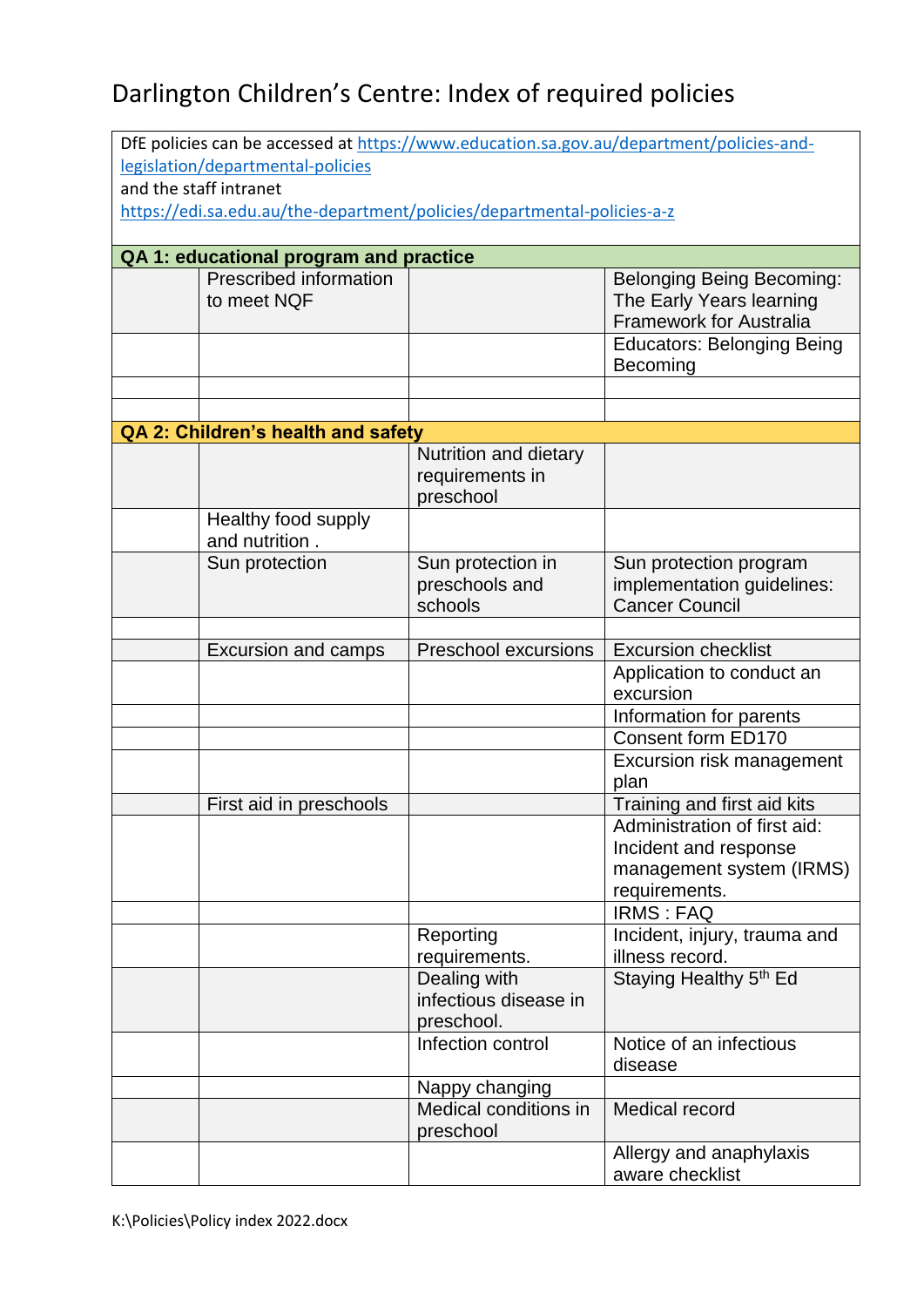|                                           | Emergency            | DCC emergency                     |
|-------------------------------------------|----------------------|-----------------------------------|
|                                           | management in sites  | management plan                   |
|                                           | Attendance, delivery |                                   |
|                                           | and collection of    |                                   |
|                                           | preschool children   |                                   |
|                                           |                      |                                   |
|                                           | Preschool            |                                   |
|                                           | attendance recording |                                   |
|                                           | Child protection in  | Contact persons                   |
|                                           | <b>EC</b> settings   |                                   |
|                                           |                      | Site leaders: Social work         |
|                                           |                      |                                   |
|                                           |                      | incident support service          |
|                                           |                      | Duty social worker: incident      |
|                                           |                      | management                        |
|                                           |                      |                                   |
|                                           |                      |                                   |
| <b>NQA 3: Physical environment</b>        |                      |                                   |
|                                           |                      |                                   |
|                                           |                      |                                   |
|                                           |                      |                                   |
|                                           |                      |                                   |
| NQA 4: Staffing arrangements              |                      |                                   |
|                                           |                      | Working in DECD web page          |
|                                           |                      | links                             |
|                                           |                      | Employee conduct DECD             |
|                                           |                      |                                   |
|                                           |                      | web page links                    |
|                                           |                      | Code of ethics for SA public      |
|                                           |                      | sector                            |
|                                           |                      | Code of ethics FAQ's              |
|                                           |                      | Early Childhood Australia         |
|                                           |                      | code of ethics.                   |
|                                           |                      |                                   |
|                                           |                      | <b>Teacher Registration Board</b> |
|                                           |                      | code of ethics.                   |
|                                           | Prescribed           |                                   |
|                                           | information to meet  |                                   |
|                                           | NQF requirements.    |                                   |
|                                           | Induction for new    | Includes site orientation         |
|                                           | employee's           | checklists.                       |
|                                           |                      |                                   |
|                                           |                      |                                   |
| <b>NQA 5: Relationships with children</b> |                      |                                   |
|                                           | Interactions with    |                                   |
|                                           | children and         |                                   |
|                                           | behaviour support in |                                   |
|                                           | preschools links.    |                                   |
| Behaviour guidance                        |                      |                                   |
|                                           |                      |                                   |
| code                                      |                      |                                   |
|                                           |                      | Restorative practice              |
|                                           |                      | strategy.                         |
|                                           |                      | Supporting children to            |
|                                           |                      | manage their own                  |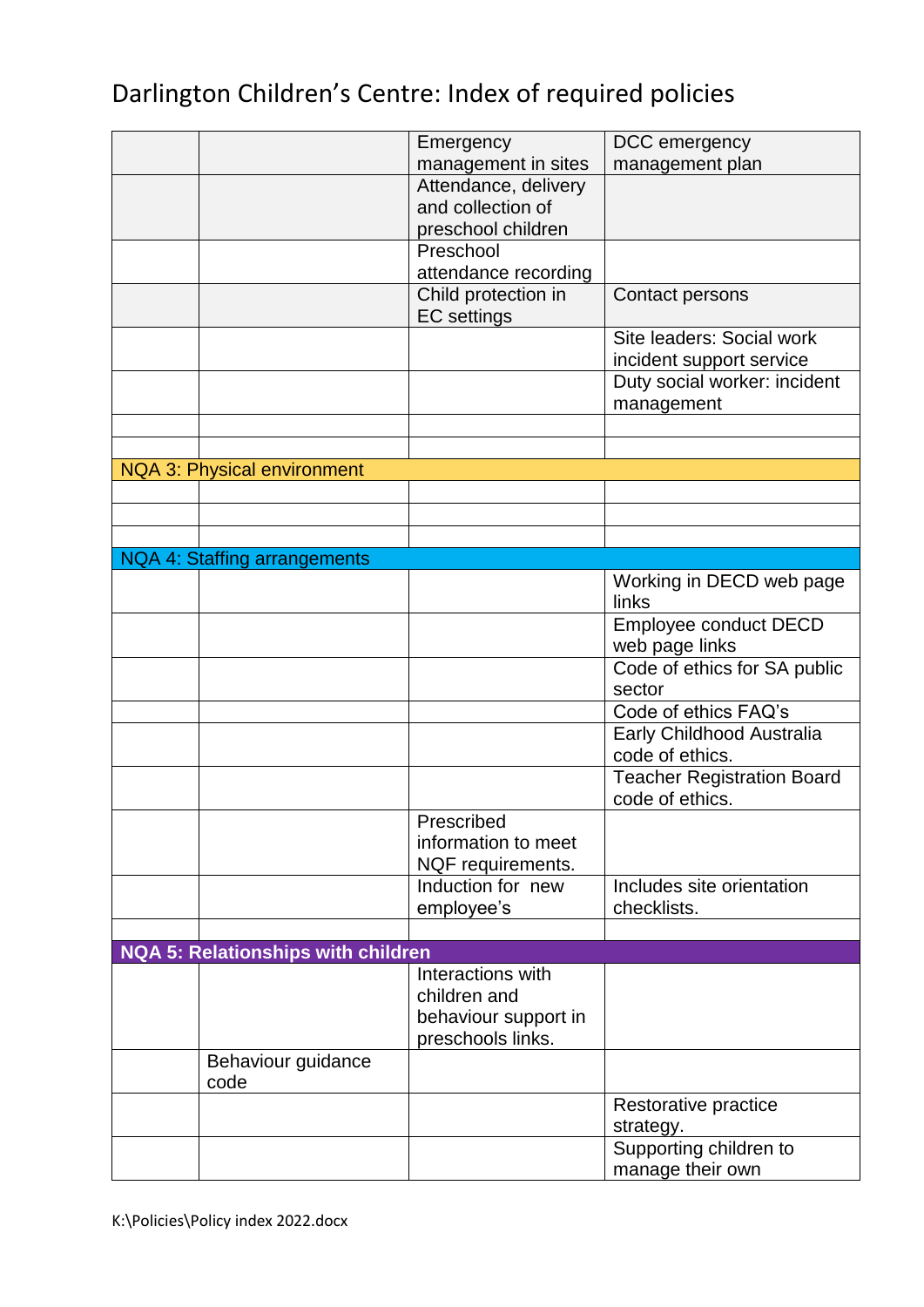|                                                                |                         | behaviour. (NQS information<br>sheet.)                     |
|----------------------------------------------------------------|-------------------------|------------------------------------------------------------|
|                                                                |                         | Supporting and managing<br>children's behaviour.<br>(DECD) |
|                                                                |                         |                                                            |
| NQA 6: Collaborative partnership with families and communities |                         |                                                            |
|                                                                |                         |                                                            |
|                                                                |                         |                                                            |
| <b>NQA 7: Leadership and management</b>                        |                         |                                                            |
|                                                                | Preschool enrolment     |                                                            |
|                                                                | procedure and local     |                                                            |
|                                                                | catchment area          |                                                            |
|                                                                |                         | <b>Welcome to Darlington CC:</b>                           |
|                                                                |                         | parent information handbook                                |
| Parent and guardian                                            |                         |                                                            |
| authorisations in                                              |                         |                                                            |
| preschools.                                                    |                         |                                                            |
|                                                                | Parent and guardian     |                                                            |
|                                                                | authorisation's in      |                                                            |
|                                                                | preschools              |                                                            |
|                                                                | Preschool enrolment     |                                                            |
|                                                                | form and enrolment      |                                                            |
|                                                                | process-FAQ's           |                                                            |
|                                                                | Preschool               |                                                            |
|                                                                | contribution (parent    |                                                            |
|                                                                | fees)                   |                                                            |
|                                                                |                         | Parent fee notice example                                  |
|                                                                |                         | Electronic fund transfer for                               |
|                                                                |                         | fee payment details                                        |
| DCC statement of<br>philosophy                                 |                         |                                                            |
|                                                                | Prescribed              |                                                            |
|                                                                | information to meet     |                                                            |
|                                                                | <b>NQF</b> requirements |                                                            |
|                                                                | web links               |                                                            |
|                                                                |                         | Human resources (HR web                                    |
|                                                                |                         | links)                                                     |
|                                                                |                         | Educating (curriculum web                                  |
|                                                                |                         | links)                                                     |
|                                                                |                         | Child and student support                                  |
|                                                                |                         | (DECD web links)                                           |
|                                                                |                         | ICT (support web link)                                     |
|                                                                |                         | School and preschool                                       |
|                                                                |                         | finance (DECD web link)                                    |
|                                                                |                         |                                                            |
|                                                                |                         | Operations and                                             |
|                                                                |                         | (web links)<br>management                                  |